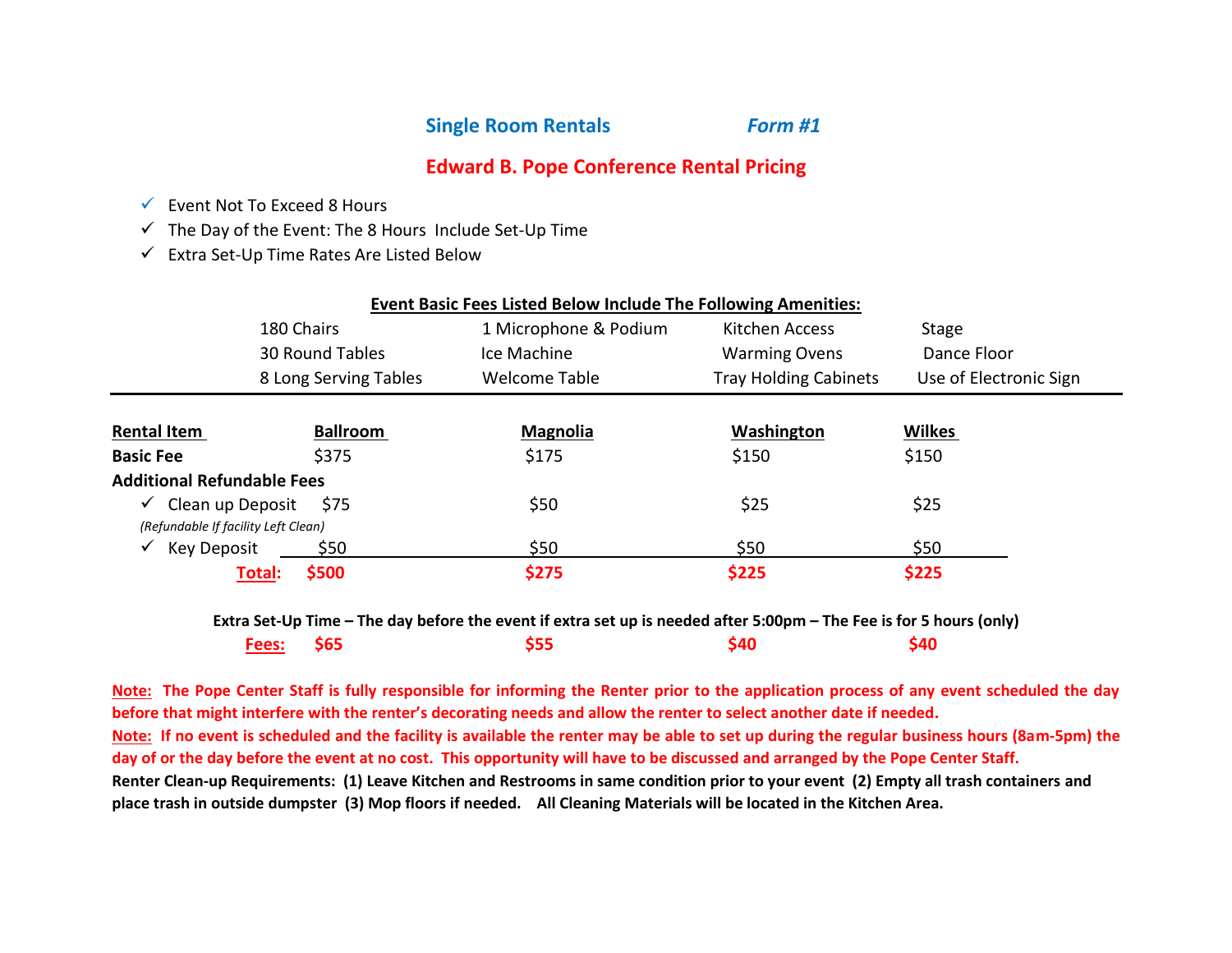**Combined Rooms** *Form #2*

# **Edward B. Pope Conference Rental Pricing**

- $\checkmark$  Event Not To Exceed 8 hours
- $\checkmark$  The Day of the Event: The 8 Hours Include Set-Up Time
- $\checkmark$  Extra Set Up Time Rates Are Listed Below

| <b>Event Basic Fees Below Include The Following Amenities:</b> |                       |                       |                            |                      |
|----------------------------------------------------------------|-----------------------|-----------------------|----------------------------|----------------------|
|                                                                | 180 Chairs            | 1 Microphone & Podium | Kitchen Access             | Stage                |
|                                                                | 30 Round Tables       | Ice Machine           | <b>Warming Ovens</b>       | Dance Floor          |
|                                                                | 8 Long Serving Tables | Welcome Table         | <b>Tray Holding Stands</b> | Use of Electric Sign |
|                                                                |                       |                       |                            |                      |

| <b>Rental Item</b>                                       |         | <b>Magnolia; Washington Or Wilkes</b> | <b>Magnolia; Washington And Wilkes</b> | <b>Entire Facility</b> |  |
|----------------------------------------------------------|---------|---------------------------------------|----------------------------------------|------------------------|--|
| <b>Basic Fee</b>                                         |         | \$275                                 | \$350                                  | \$650                  |  |
| <b>Additional Refundable Fees</b>                        |         |                                       |                                        |                        |  |
| Clean Up Fee<br>$\checkmark$<br>(If Facility Left Clean) |         | \$75                                  | \$100                                  | \$200                  |  |
| Key Deposit<br>$\checkmark$                              |         | \$50                                  | \$50                                   | \$50                   |  |
|                                                          | Total : | \$400                                 | \$500                                  | \$900                  |  |

**Extra Set-Up Time – The day before the Event if extra set up time is needed after 5:00pm – The Fee is For 5 hours (only)**

**Fees: \$65 \$75 \$100 Note: The Pope Center Staff is fully responsible for informing the Renter prior to the application process of any event scheduled the day before that might interfere with the renter's decorating needs and allow the renter to select another date if needed. Note: If no event is scheduled and the facility is available the renter may be able to set up during the regular business hours (8am-5pm) the day of or the day before the event at no cost. This opportunity will have to be discussed and arranged by the Pope Center Staff. Renter Clean-up Requirements: (1) Leave Kitchen and Restrooms in same condition prior to your event (2) Empty all trash containers and place trash in outside dumpster (3) Mop floors if needed. All Cleaning Materials will be located in the Kitchen Area.**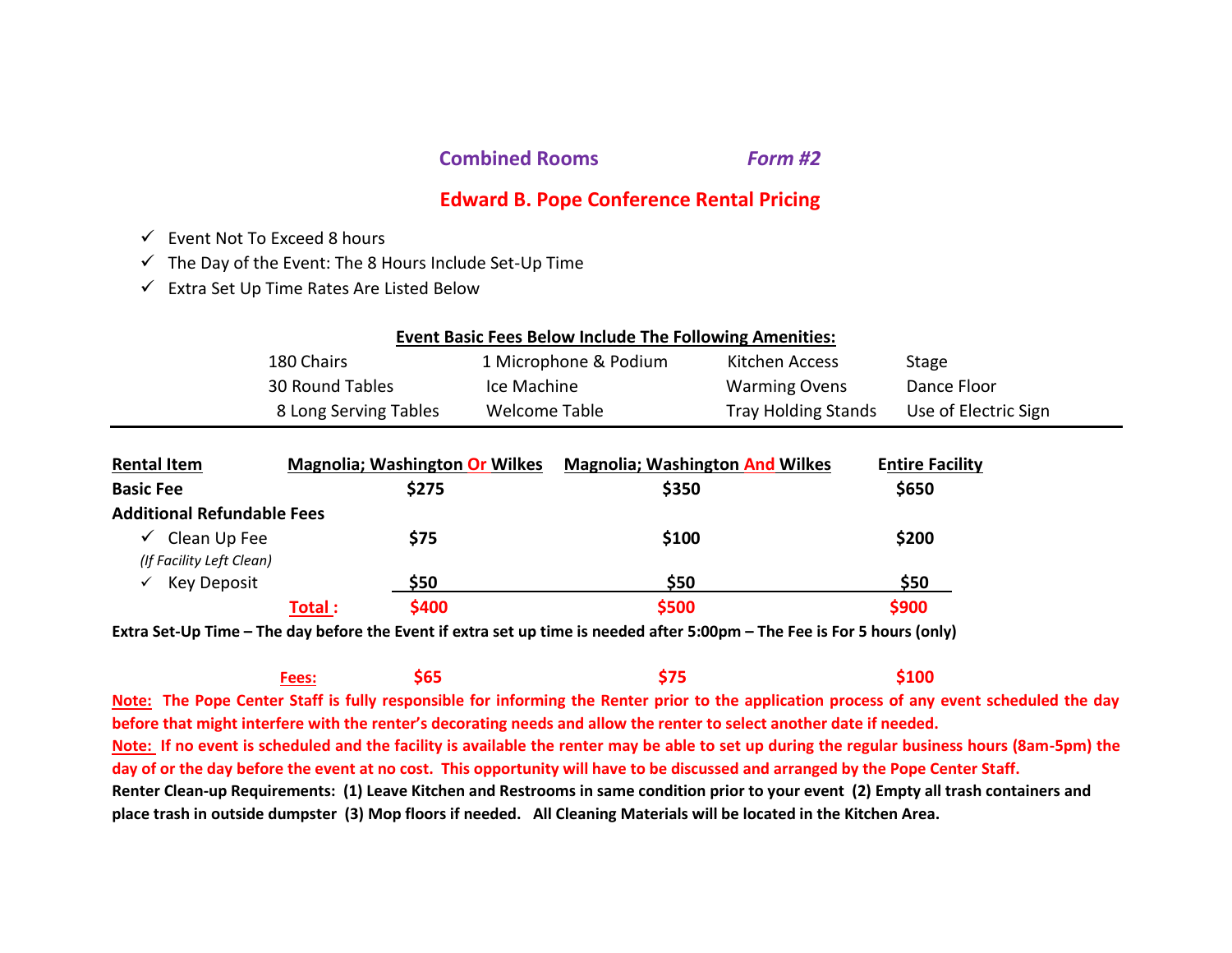**ADDITIONAL RENTALS** *Form #3*

## **Edward B. Pope Conference Rental Pricing**

#### **RENTALS AND FEES**

 **Rental Items: Rental Fees:**

|                                       | .                             |  |
|---------------------------------------|-------------------------------|--|
| <b>Audio-Visual Services</b>          | \$50 (Non-Refundable Deposit) |  |
| Teleconferencing<br>➤                 | $$50$ (for staff time)        |  |
| Conference Room                       | \$50                          |  |
| Piano                                 | \$25                          |  |
| <b>Extra Microphone</b><br>➤          | \$3 (each)                    |  |
| <b>Extra Long Serving Tables</b><br>➤ | 2 (each)<br>S.                |  |
| Extra Chairs                          | 2 (each)<br>\$.               |  |
| Electronic Sign                       | $$25$ (for 2 days)            |  |
|                                       |                               |  |

If not renting the Pope Conference Center

**Note: The Pope Center Staff is fully responsible for informing the Renter prior to the application process of any event scheduled the day before that might interfere with the renter's decorating needs and allow the renter to select another date if needed. Note: If no event is scheduled and the facility is available the renter may be able to set up during the regular business hours (8am-5pm) the day of or the day before the event at no cost. This opportunity will have to be discussed and arranged by the Pope Center Staff. Renter Clean-up Requirements: (1) Leave Kitchen and Restrooms in same condition prior to your event (2) Empty all trash containers and place trash in outside dumpster (3) Mop floors if needed. All Cleaning Materials will be located in the Kitchen Area.**